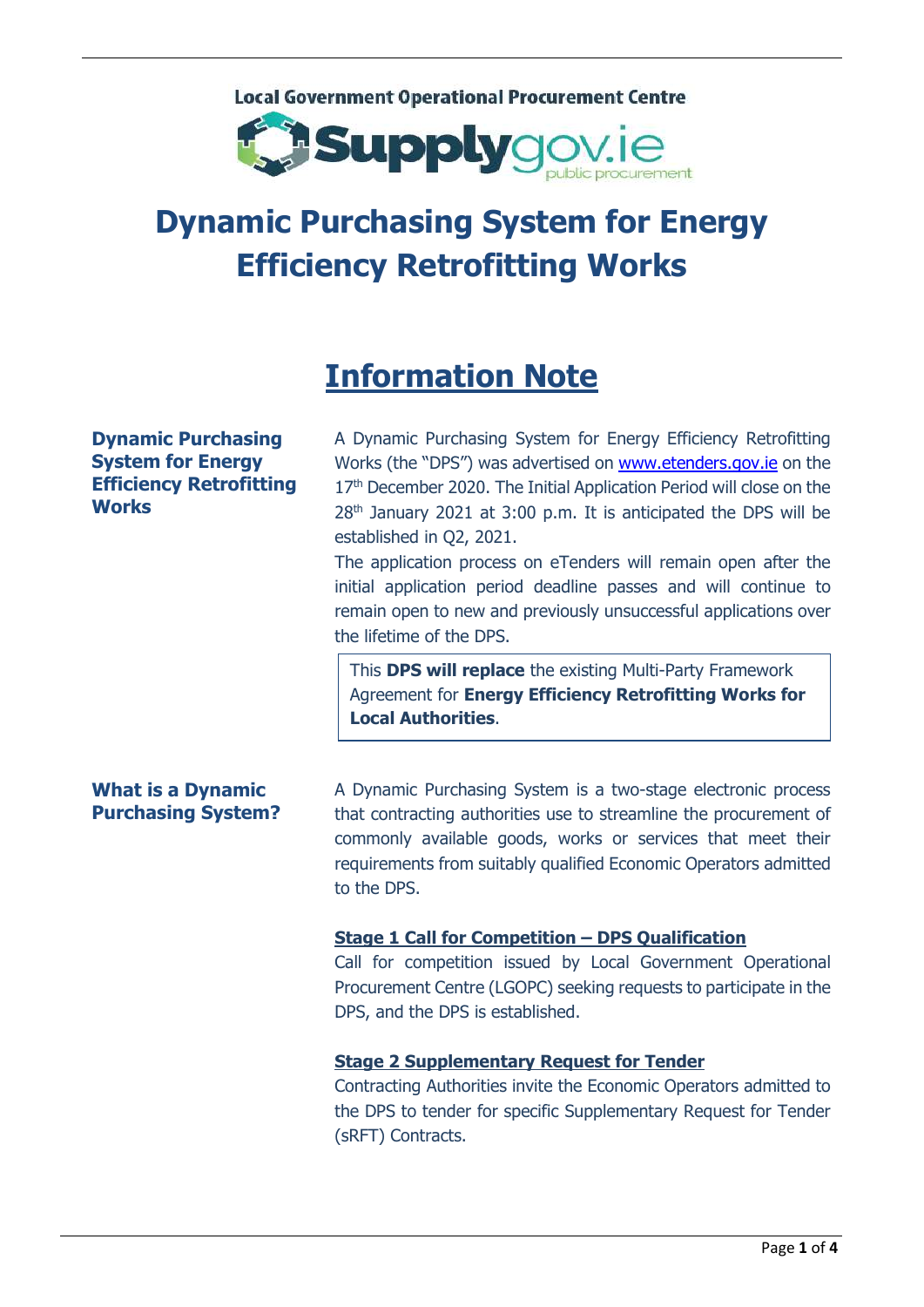### How Many Lots are in the DPS? There are **two** Lots in the DPS: Lot 1 - Attic and Roof Insulation, Cavity Wall Insulation, Air Tightness and/or Ventilation measures The relevant activities associated with energy efficiency retrofitting works for this Lot may include, but are not limited to: • Attic and Roof Insulation: Cavity Wall Insulation; • Air tightness and/or Ventilation measures; Other activities associated with energy efficiency retrofitting works relevant to the Lot; Post-works Building Energy Rating (BER) Certificate for each individual property. Lot 2 – Multiple Energy Efficiency Measures The relevant activities associated with energy efficiency retrofitting works for this Lot may include, but are not limited to: Attic and Roof Insulation; • Floor Insulation; • External Wall Insulation: • Dry Lining; Cavity Wall Insulation; • Window and Door Replacement; • Air tightness and/or Ventilation measures: Heat Pump Systems; Heat Pumps; • Solar Heating System; • Solar Photovoltaic (PV) Systems; • Mechanical Ventilation and Heat Recovery Systems: • LED domestic lighting; Other activities associated with energy efficiency retrofitting works relevant to the Lot; Post-works Building Energy Rating (BER) Certificate for each individual property. Contractors wishing to participate in the Lots above must apply for each Lot separately. **Selection Criteria** Contractors applying for admittance to the DPS will be required to meet selection criteria, including: Exclusion grounds and conflict of interest Declarations • Health and Safety Declarations • Financial and Economic Standing • Previous experience in carrying out Energy Efficiency Retrofitting Works

Who should Apply? Contractors who are experienced in carrying out Energy Efficiency Retrofitting Works.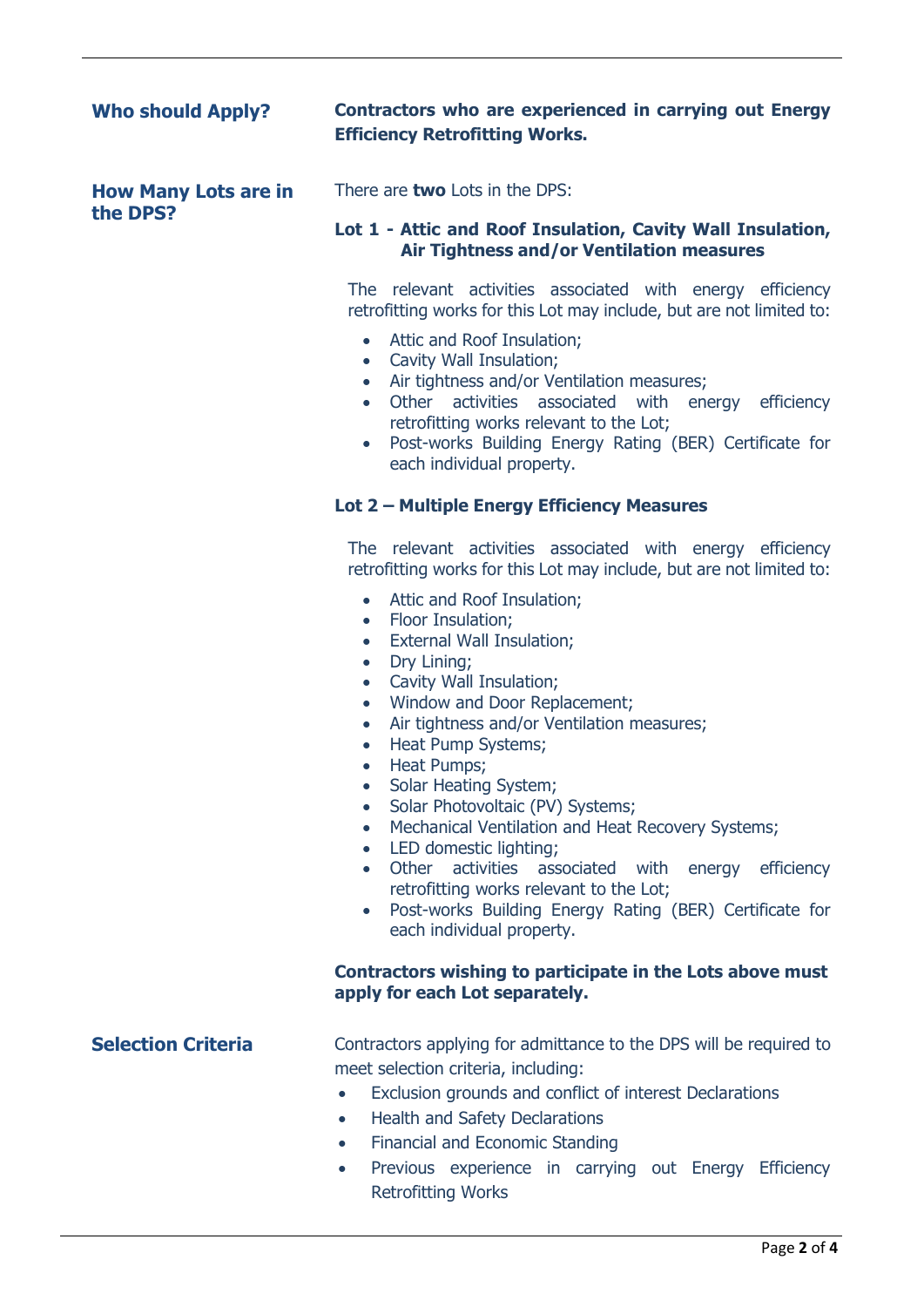| <b>Which Public Service</b><br><b>Bodies May Call-Off</b><br>from this DPS? | Energy Efficiency Retrofitting Works may be procured by all Public<br>Service Bodies in the Republic of Ireland (e.g. local authorities, the<br>HSE, the OPW, etc) following the completion of Supplementary<br>Request for Tender competitions under this DPS.                                                                                               |
|-----------------------------------------------------------------------------|---------------------------------------------------------------------------------------------------------------------------------------------------------------------------------------------------------------------------------------------------------------------------------------------------------------------------------------------------------------|
|                                                                             | Contractors can indicate which county or counties they wish to<br>apply for during the application process.                                                                                                                                                                                                                                                   |
| <b>How do I Apply?</b>                                                      | application<br>made<br>online<br>through<br><b>The</b><br>process<br>is<br>www.etenders.gov.ie. The tender documents are available for<br>download at www.etenders.gov.ie. The eTenders system ID for<br>this competition is 180725.                                                                                                                          |
| <b>Call-Offs from the DPS</b>                                               | Supplementary Request for Tender (call-offs) competitions will be<br>run separately through www.Supplygov.ie by each of the<br>contracting authorities. Details required at the Supplementary<br>Request for Tender stage will be set out in the Supplementary<br>Request for Tender documents.                                                               |
| <b>Duration of the DPS</b>                                                  | It is anticipated the DPS will be established for a period of five (5)<br>years.                                                                                                                                                                                                                                                                              |
| Who we are?                                                                 | The Local Government Operational Procurement Centre operating<br>under the auspices of Kerry County Council is tasked with leading<br>the two procurement categories of Plant Hire and Minor<br><b>Building Works and Civils.</b> The LGOPC delivers sourcing<br>methodologies & procurement routes for Local Authorities and<br>other Public Service bodies. |
| <b>What is eTenders?</b>                                                    | eTenders is the Irish Government's electronic tendering platform<br>administered by the Office of Government Procurement.                                                                                                                                                                                                                                     |
|                                                                             | If you are not registered on eTenders, please now register on<br>www.etenders.gov.ie and apply for this DPS.                                                                                                                                                                                                                                                  |
|                                                                             | This DPS is published on eTenders under a number of relevant<br>Common Procurement Vocabulary (CPV) codes including, but not<br>limited to, the following:                                                                                                                                                                                                    |
|                                                                             | CPV Code 45300000-0 Building installation work                                                                                                                                                                                                                                                                                                                |
|                                                                             | CPV Code 45320000-6 Insulation work                                                                                                                                                                                                                                                                                                                           |